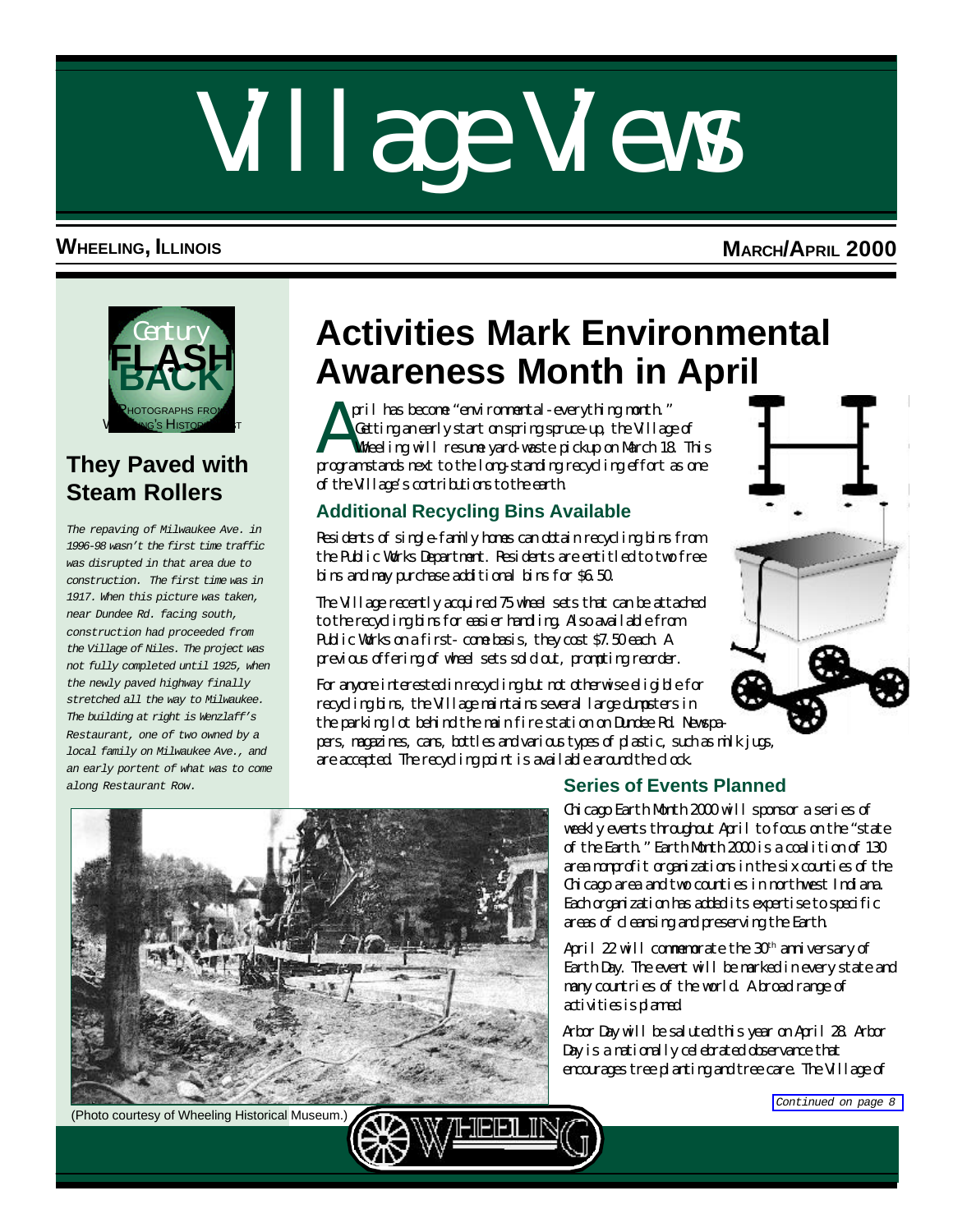*"With*

*Canada geese on the protected list and the Chicago area beneath a major migratory bird flyway, geese populations have skyrocketed in recent years."*

### **Shooing Off Those Doggone Birds**

There are no Frisbees in Ami's life. Or toys. Or frolics in the park. Her life is filled with birds — honking geese, squawking ringbilled seagulls and miscellaneous hangers-on. Ami is a border collie, a working dog whose job is to keep the winged nuisances away from Palwaukee Airport's runways. And she takes the job seriously.

"We have a young, frisky border collie, Callie, in training at home," said handler Vivi McCurdy. "If she starts playing with a Frisbee, Ami intercepts the pass and glares at Callie. It's like she's thinking 'Playing is not on the schedule."

#### **Patrol Twice Daily**

McCurdy and Ami patrol the Palwaukee perimeter twice a day, looking for flocks of birds that can make takeoffs and landings dangerous, even deadly. Sometimes the birds land between visits from Ami, prompting an urgent call from the aircontrol tower for an immediate shooing.

When Ami is unleashed and sees the birds, she drops into a low-crawl, inching toward the flock with a fixed gaze. It takes only one goose to spot Ami's approach and sound the alarm for the rest of the assemblage to

#### **New Garbage Rates Announced**

Effective March 1, new monthly rates go into effect for garbage collection through the Village. Please take note

#### **Single Family Detached:**

Solid Waste Removal (Once Per Week) \$4.42 Solid Waste Removal (Twice Per Week) \$4.30 (Additional)

Landscape Waste Collection \$2.69

#### Recycling Program \$2.96

**Multi-Family Curbside:**

Solid Waste Removal (Once Per Week) \$3.77 Solid Waste Removal (Twice Per Week) \$3.54

(Additional)

Landscape Waste Collection \$2.69 Recycling Program \$2.96

#### **Multi-Family Common Collection:**

Solid Waste Removal \$5.12

Recycling Program (Once Per Week) \$2.96 Recycling Program (Twice Per Week) \$4.44 take off in a cacophony of annoyed shrieks. Palwaukee  $contrats with Mgra$ tory Bird Management, a LaGrange, ILbased company which provides the handlerdog teams to public agencies and private companies.

With Canada geese on the protected list and the Chicago area beneath a major migratory bird flyway, geese populations have skyrocketed in recent years.

As almost everyone in the northwest suburbs knows, the



*Ami seldom gets closer than this. She only needs to appear on the scene before entire flocks of geese honk skyward.*

geese are messy, noisy and, during mating season, highly aggressive. Less well known is the hazard the birds present to aviation.

"We are concerned about the birds," said Palwaukee Manager Fred Stewart. "We've tried various approaches, such as letting the grass grow (birds won't enter tall grass because they can't see predators). We all carry pyrotechnics, such as screamers and bangers to disperse the geese. But the dogs are one of the more effective bird-control methods we've found."

Enter Ami. She's the star of the show when she goes to work, although, thanks to her puppyhood training as a sheepdog, she occasionally becomes confused. Her first job was to round up stray sheep and keep the flock together.

"Sometimes she tries to round up the birds," said McCurdy. "When I call her to move in, she'll stare at me with a look that says, 'What's your problem? I did my job!"

#### **Chasers not Killers**

It takes about two years for a young dog to get the hang of running off birds. Once fully trained, they're chasers, not killers; as working dogs they don't hunt. But their targets are worthy opponents, which learn quickly what's in store for them when the dogs show up.

"I have to park out of sight," said McCurdy. "Those birds figure out in a hurry what's up when they see my van. Sometimes that's enough, but I still bring Ami in case the birds don't get it."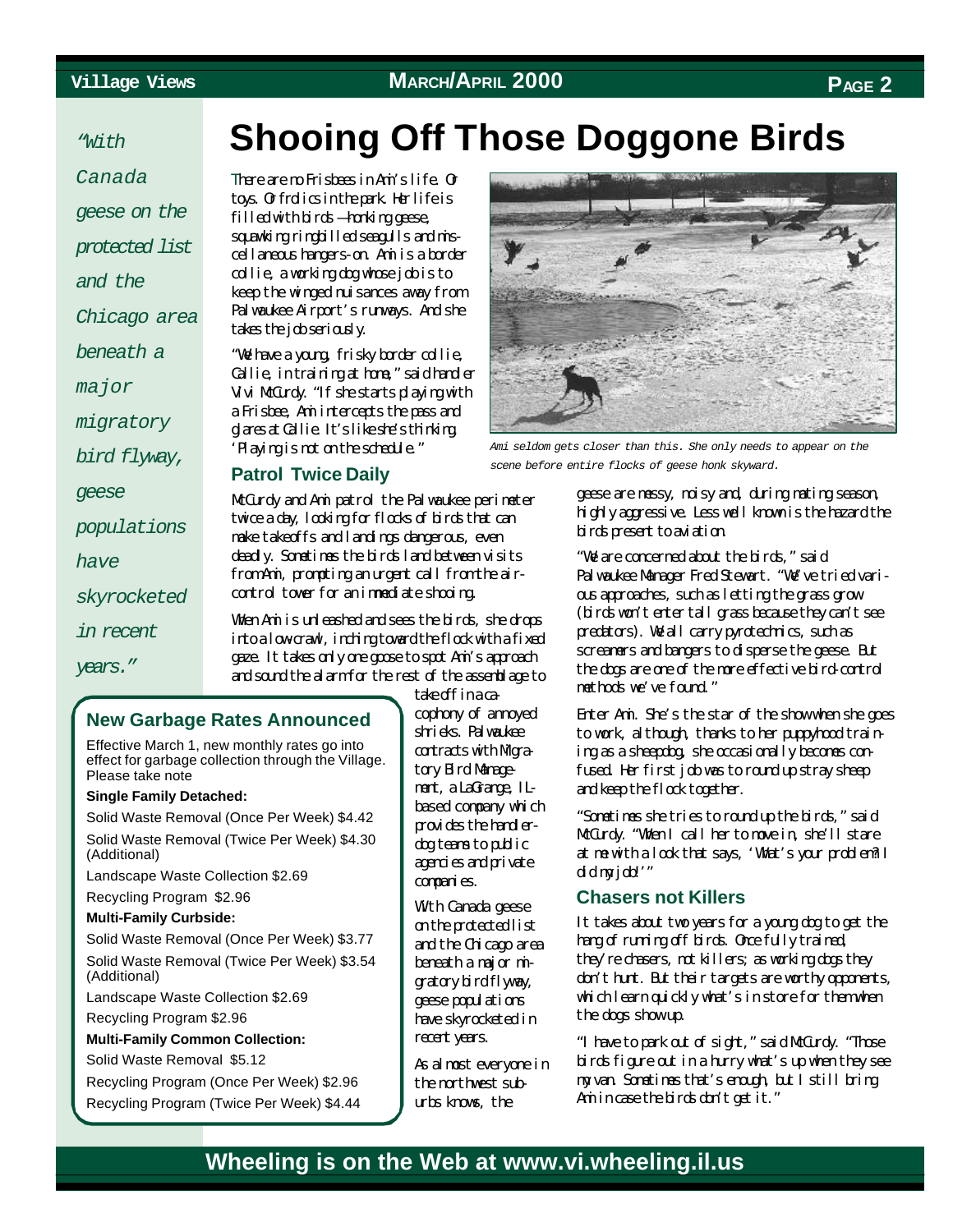### **Economic Development Commission Helps Bring Two New Businesses to Wheeling, Keep a Third**

W heeling's new Economic Development Commission helped attract two new businesses and relocate a third to larger quarters within the Village, Department Director William D. Whitmer reports. The transactions involve a natural stone supplier, a direct-mail company and a medical-products manufacturer.

#### **Leading Natural Stone Supplier**

One of the nation's leading suppliers of terrazzo and natural stone, Chicago's Terrazzo & Marble Supply Companies, will locate its newest warehouse and showroom in Wheeling at 77 S. Wheeling Road. Terrazzo & Marble Supply will establish its natural stone stocking warehouse in an existing 85,000 square foot facility. Plans are being drawn to create a professionally designed showroom at the site to display an extensive line of products and ideas for both commercial and residential applications.

"We are pleased to welcome Terrazzo & Marble Supply Companies to Wheeling. It is a quality company that started in Chicago 53 years ago. This is an excellent use of the property that will add a new dimension to the business community," said Whitmer.

Terrazzo & Marble Supply selected the Wheeling location for its proximity to markets in the Northwest suburbs and the North Shore and Wheeling's efficient transportation system, according to Jeff Dahlberg, General Manager. The company will relocate personnel and inventory from an office in **Bensenville.** 

#### **Direct Mailer Expands**

When RSVP Direct, Inc., a full-service print production and mailing services company now located in an 8,000 square-foot facility at 411 N. Wolf Rd., needed space for expansion, the Economic Development Department helped owners Charles de la Chapelle and Antoinette Majka find 31,000 square feet at 431 N. Wolf Rd. The new facility will give RSVP the needed office and manufacturing space for its expanding business. "The location is good for our staff," de la Chappelle said, "and we have developed a good working relationship with the Wheeling post office, which is important in the direct mail business."

"We are ready to work with Wheeling businesses to make it attractive to stay here, whatever they may

#### need, " Whitmer said.

#### **Medical Products Maker Moves**

Manan Medical Products, one of the Marmon Group of companies and a manufacturer of disposable needle products for health care, will move from Northbrook to the 82,000 square-foot 241 West Palatine Road Building (formerly Peer Bearing).

President Werner Mittermeier said the company needed more space for its 135 employees than the 32,000 square-foot Northbrook location afforded and the Wheeling building was just right. "We wanted a location that would be convenient for our emloyees," he said.

"The Village looks forward to working with Manan Medical Products during the extensive renovation required for the 'clean room' technology needed for its manufacturing processes," Whitmer said.

*"One of the nation's leading suppliers of terrazzo and natural stone . . . will locate its newest warehouse and showroom in Wheeling."*

#### **Welcome New Businesses, Owners**

#### **New Business**

**Food Team Inc.**—J. Patrick O'Grady, 20 W. Dundee Rd., 541- 6865, employment agency

**French Culinary Experience**— Michel Coatrieux, 281 Messner Dr., 215-1931, cooking school

**Hertz Corporation**—David Marsden, 1011 S. Wolf Rd., 773- 686-7272, car rental

**Johnson & Rudolph Inc**,DBA Olsen Brothers Inc.—Ron Rudolph, 860 Chaddick Dr. #E, 215-7400, moving & storage

**Kipertax International Inc.**— Leonid Kipershtein, 325 N. Milwaukee Ave. #F, 419-9994, reprographics

**Leading Edge Design LLC**— Larry Demar, 380 W. Palatine Rd. #5, 215-7766, software development

**Penseke Auto Centers Inc.**— 780 W. Dundee Rd., 541-1200

**The P.H.I. Group Inc.**—Raymond J. Blasingame, 632 S. Wheeling

Rd., 459-5610, printing business/copy machines

**Terrazzo & Marble Supply Co.**—Joel Rotondo, 77 S. Wheeling Rd., 353-8000, distributor of natural stone products

**Tuscany**—Phil Stefani, 550 S. Milwaukee Ave., 465-9988, restaurant

**Zodiac Equipment**—Frank Seter, 6250 Capitol Dr., 229- 1155, cleaning & restoration of electronic equipment

#### **New Owners**

**RLWKRW Inc., Dba White Hen Pantry**—Robert L. Williamson, Pres., 1081 Lake-Cook Rd., 520-4428

**Taqueria Alamo Inc.**—Santa S. Carranza, 56 & 58 N. Wolf Rd., 808-0188, Mexican quick-serve food

**Tripp Bakers Inc.** —Greg Goth, 260 Holbrook Dr., 541-7040, wholesale bakery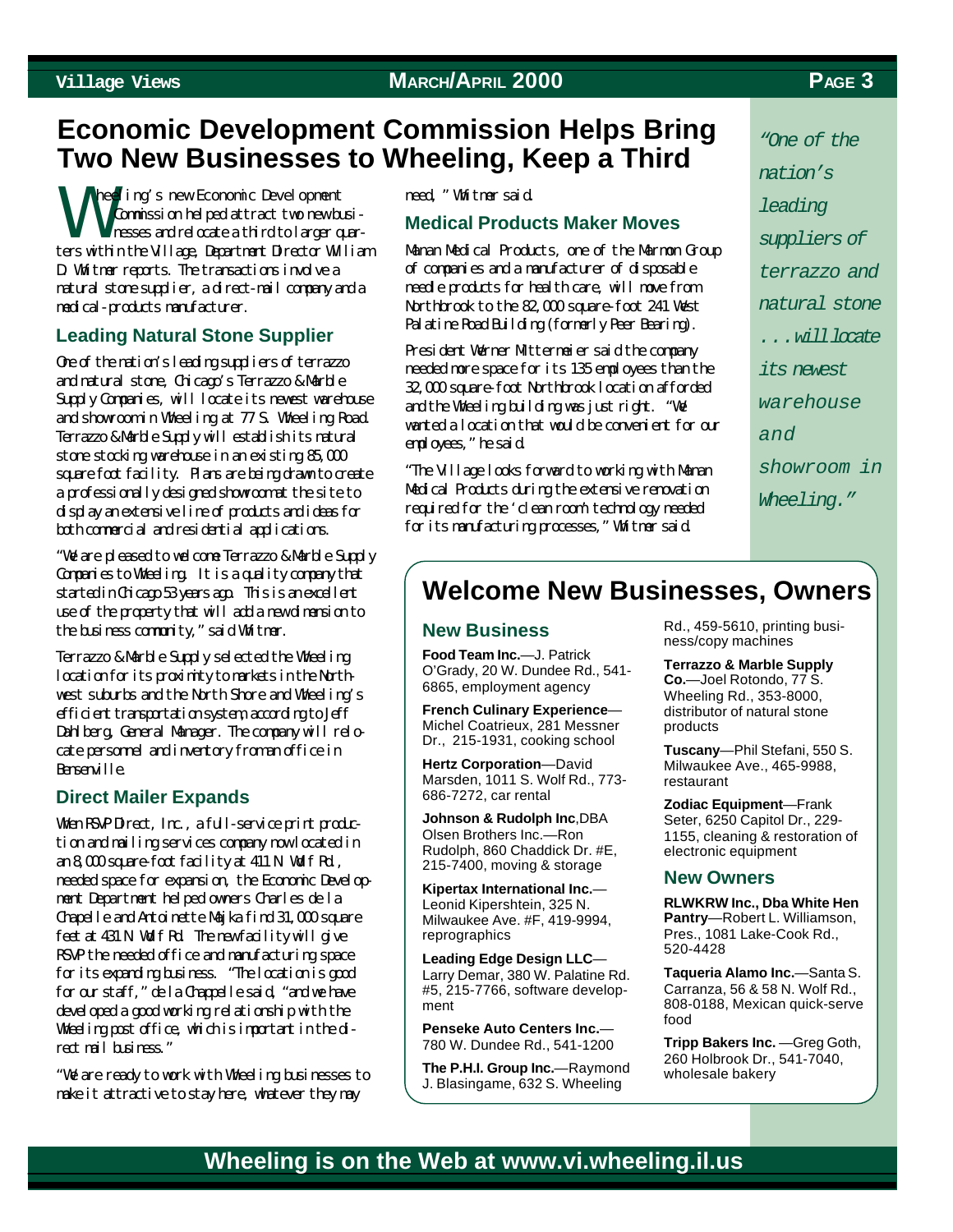### **Appearance Keepers: [Wheeling Plan Commission](http://wheelingil.gov/government/BoardsAndCommissions/BoardsAndCommissions.htm#Planning Commission)**

Sooner or later, anyone who wants to change the appearance of Wheel-<br>ing will have to visit the Plan Commission. This seven member board<br>is the first stop for developers, businesses wishing to change their ing will have to visit the Plan Commission. This seven-member board is the first stop for developers, businesses wishing to change their building facades or erect new signs, and the owners and would-be owners of multiple-family housing.

The commissioners are the keepers of the Village facade. As such, they ensure that what residents see will be as attractive as possible, including everything from signs and landscaping to parking lot layouts. The Commis-

sion reviews and makes recommendations on special uses within the zoning code. All applications are evaluated against the Comprehensive Master Plan, which stipulates how land is to be developed in the Village.

The Commission's activities are guided by Village Planner Jeff Harris. As staff liaison, Harris helps commissioners carry out the mandate of state guidelines.

The competition for development of Millennium Plaza, at Milwaukee Ave. and Dundee Rd., grew out of ideas conceived by the Plan Commission, as did the banners that fly from the streetlamp standards along Milwaukee Ave.

The Commission spearheaded semiannual cleanup days for the last two years: "Brooms and Blooms" in the spring and "Brooms and Bulbs" in



"We want to expand the 'Welcome to Wheeling' signs program," said Commissioner Dean Argiris, a longtime member who recently became commission chair. "We'd like to see signs with flower boxes at all major entrances to the Village."

The Commission, which met 29 times in 1999, has undertaken an extensive review of the Village Sign Code and expects to present its recommendations to the Board of Trustees in the near future.

Plan Commission volunteers serve staggered three-year terms, meeting the second and fourth Thursdays of every month in the Village Boardroom. In addition to Argiris, Commission members include Ken Brady, Immediate Past Chair; Pam Dorband, Secretary; Terry Steiland, Thomas Van Zeyl; Otis Hedlund; and David Cantwell.

*The Plan Commission has spearheaded semiannual cleanup days for the last two years.*

### **Census 2000: N Funding Doll**

The U.S. Census Bureau wants everyone to stand up and be counted. The U.S. Constitution requires that a complete census of the American population be conducted every 10 years.

The results of the census will directly affect revenues to the Village of Wheeling for the next decade because tax proceeds from the state and federal governments are based on population. Be sure you and all members of your household are counted.

#### **Representation Based on Census**

Future boundaries of electoral districts will be based on the population figures census takers generate in the months ahead. The count also will affect Village revenues. The levels of funding Wheeling Village government receives from the State and Federal governments will be based on information collected in this census.

Significant Village funding sources are affected:

● Income tax — Wheeling currently receives \$2.18 million or \$72.80 for each of the 29,911 recorded residents of the Village.

● Motor fuel tax — generates \$785,000 in revenues for the Village at a rate of \$26.25 per capita.

● Use tax — provides revenues of \$364,000 based on \$12.20 per person in the Village.

● Photo processing tax — generates \$62,800 in revenues for the Village at a rate of \$2.10 per capita.

Based on 1990 census figures, the Village of Wheeling now receives funding totaling more than \$3.39 million.

#### **New Video Cameras Aid Po Safe Communities Prograi**

The video monitor in the upper right reflects a simulated tra *Corporal Mike Rompala. Four Wheeling patrol cars were rec*  $$3,600$  video units as part of the Police Department's Safe *They are being used to combat aggressive and drunk driving, crosswalk hazards. The patrol officer is also equipped with driver's responses on the videotape. The camera provides a happened if a violation winds up in court.*

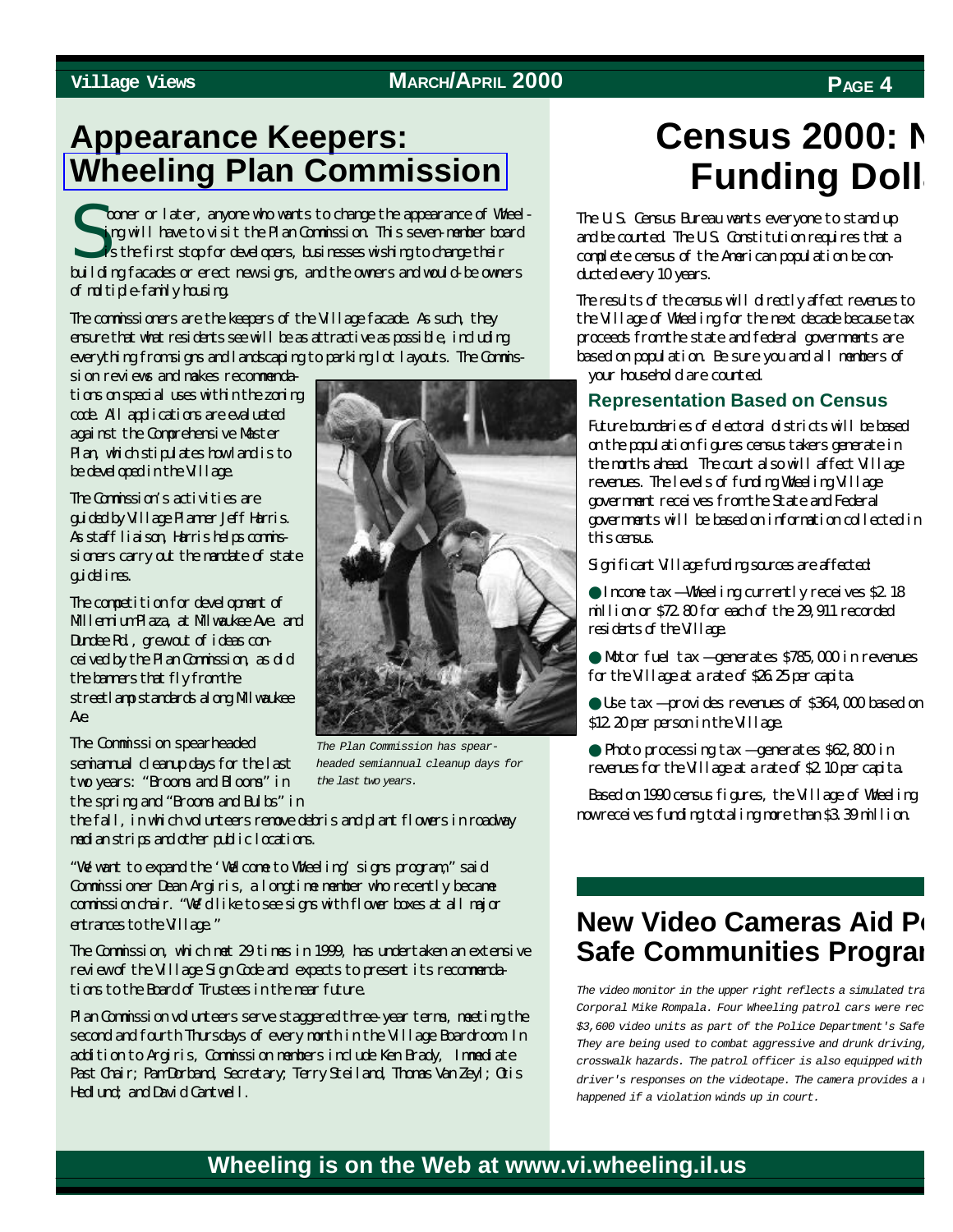### **e Count Means for Wheeling**

An accurate count in 2000 will ensure that the Village maintains that funding.

The actual counting begins April 1, but you will receive the census form before then. The short form takes only about 10 minutes to complete. Most households will receive a questionnaire in the mail from the Census Bureau. Please complete it and return it as soon as possible.

Households in other neighborhoods will receive visits from census takers who are collecting information face to face. When households fail to participate, Census employees may estimate the number of residents or the household may not be counted at all.

#### **Confidentiality Assured**

Some people do not participate in the census because they are concerned about confidentiality. Federal law mandates that no one outside the Census Bureau may be given any information that would connect respondents with their names and addresses.

Census employees must swear an oath of confidentiality and face fines up to \$5,000 and prison terms up to five years for breaking that oath. Census forms are scanned directly into a computer that reads the responses. The completed documents are shredded for disposal.

When the Census Bureau contacts you, please make

sure all household residents are counted.



### **State-of-the-Art Fire Pumper Rolls into Wheeling**

T<sup>h</sup> he Wheeling Fire Department has taken delivery on a new, custommade fire truck built by Sutphen Co., of Amlin, OH. The \$330,000 pumper was in the planning stage for more than two years as the requirements of all department specialties were factored into the design.



"This state-of-the-art pumper will give village residents greater protection against fire," said Fire Chief Keith MacIssac.

"With this truck we can respond to emergencies more efficiently and provide greater protection to residents and their property."

*Pumper #23 is equipped with a sophisticated engineering-control panel that monitors and commands every pumping and electrical operation on the truck.*

In planning the new pumper, the depart-

ment staged a series of "tabletop" fires simulating conditions often found in an industrial building or a condominium complex. The simulations gave planners a look at what happens when certain blazes break out and how best to fight them.

"We had a number of specifications we wanted built into this unit," said Timothy Durkin, the firefighter/paramedic who heads the Wheeling Apparatus Committee. "We were concerned about reliability, efficient response time, ease of use, and longevity."

The high-tech engineer control panel gives the fire department access to two classes of foam at all times-one for house fires and a second for petroleum**based** fires.

The enclosed, climate-controlled cab on the new truck is 18 inches longer than in previous models, allowing firefighters and paramedics to ride facing forward, a safety feature in case of an accident. Also inside the rear of the cab are twin lockers equipped with emergency medical equipment. The truck carries the same paramedic equipment as an ambulance but cannot transport patients.

"Our population is getting older and more likely to need on-site medical attention. It didn't make sense to build separate, climate-controlled lockers — at a cost of \$2,000 apiece — to store medications when we already had a favorable environment inside the cab," Durkin said.

----For more information on the Fire Department's apparatus, click on the blue box to the right.

#### **Wheeling is on the Web at www.vi.wheeling.il.us**

**e**

*The video monitor in the upper right reflects a simulated traffic stop staged by Corporal Mike Rompala. Four Wheeling patrol cars were recently equipped with the \$3,600 video units as part of the Police Department's Safe Communities Program. They are being used to combat aggressive and drunk driving, school bus violations and crosswalk hazards. The patrol officer is also equipped with a microphone to capture a* what actually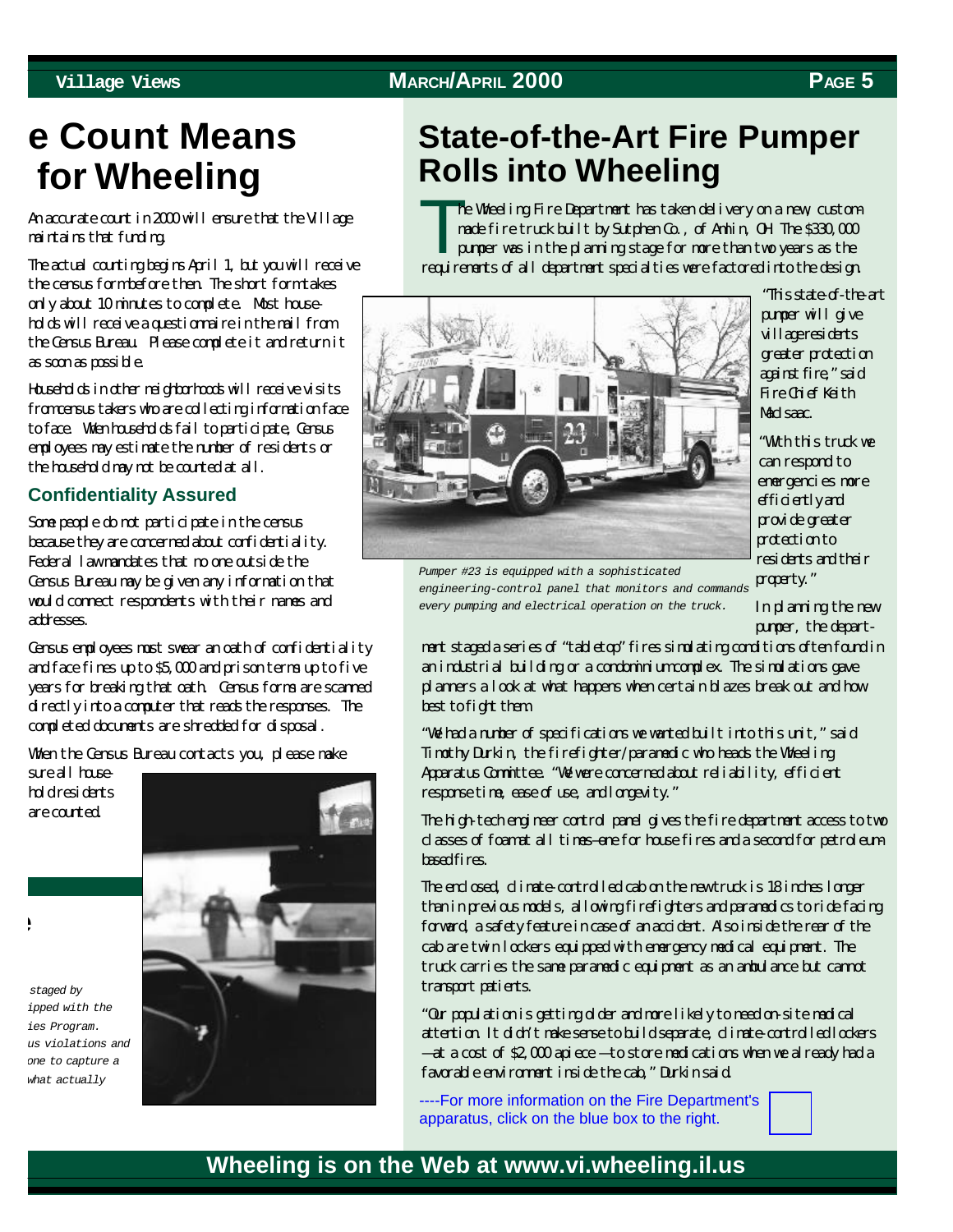

*Bruce Thames, of the Public Works Department, observes the source of a problem deep inside an underground sanitary-sewer pipe. Twigs and invading roots are the chief blockages, as shown in the inset photo.*

Division keeps a watchful eye on, and in, the sanitary sewers around the Village. When they learn that someone is having a problem, they dispatch a van rigged with special equipment. At the end of a

What's the first thing you should do when the sanitary sewer gives you trouble? Call the Public Works Department.

A crew from the Sewer

100-foot cable is a camera head about the size of a soft-drink can. Housed within the "can" is a

#### **When the Sewer Goes Bust: What Next?**

video-camera lens and several small pinlights. Once inserted into the "T" connection in a sewer system, the camera can probe in different directions.

The cable is marked in five-foot increments, so workers can closely estimate where the homeowner should tell a plumber to dig. The entire process can be videotaped to supply the homeowner with a visual record of what the camera has seen.

The "sewer-TV system" has been in place for eight years, averaging 20 calls a month. The \$10,000 unit is available, with crew, to homeowners experiencing problems with their sanitary sewers. While the service is provided at no charge by the Village, repairs to privately owned sewers are the owner's responsibility.

Once it has been determined that you need the services of a plumber, you should shop carefully. Get three estimates. Make sure the company is bonded and insured. Then talk to the Public Works Department about what you've learned.

### Briefs and Announcements

#### **Access to Health Care**

More than 13,000 people in suburban Cook County are receiving health care through a program called Access to Care. These individuals have no traditional health insurance and are ineligible for Medicare or public aid.

You may qualify for the Access to Care program if you are a resident of suburban Cook County with a family income of less than 200 percent of the federal poverty guidelines. For example, a family of four with an income of no more than \$33,400 would qualify if they have no health insurance (or deductible of \$500 or more per person) and can't obtain Medicare or public aid.

The program provides doctor of fice visits for \$5, prescriptions for \$7-\$15 and laboratory tests and xrays for \$3. There is no cost to join the program. For more information, call 708-531-0680.

#### **Millennium Plaza Plans Proceed**

The Village has signed a contract with Johannes Cohen Collaborative, St. Louis, to be the licensed architect for the Millennium Plaza project. The designer, Fabian Llonch, who won a nationwide

architectural competition, will work with the collaborative.

The signed contract provides for two design phases. The architects presented three options for Board of Trustees consideration in mid-February.

The process is aimed at the production of construction drawings and, ultimately, construction. It's anticipated the Village will be asked to approve the final design by mid-April.

#### **Here Comes the Ram**

A new resident is expected to arrive on Wheeling's Restaurant Row by fall. Ram Restaurants International, of Denver, received approval from the Board of Trustees to proceed with plans to build a microbrewery and restaurant at 700 N. Milwaukee Ave, site of the former Hines Lumber store.

The Board stipulated that the restaurant chain provide for access to the property to the west of the planned facility. Trustees wanted to be sure that future development would not be impeded. The 8,000-square-foot restaurant will accommodate 350 guests. The facility will have 195 parking spaces and plans to open for business in early September.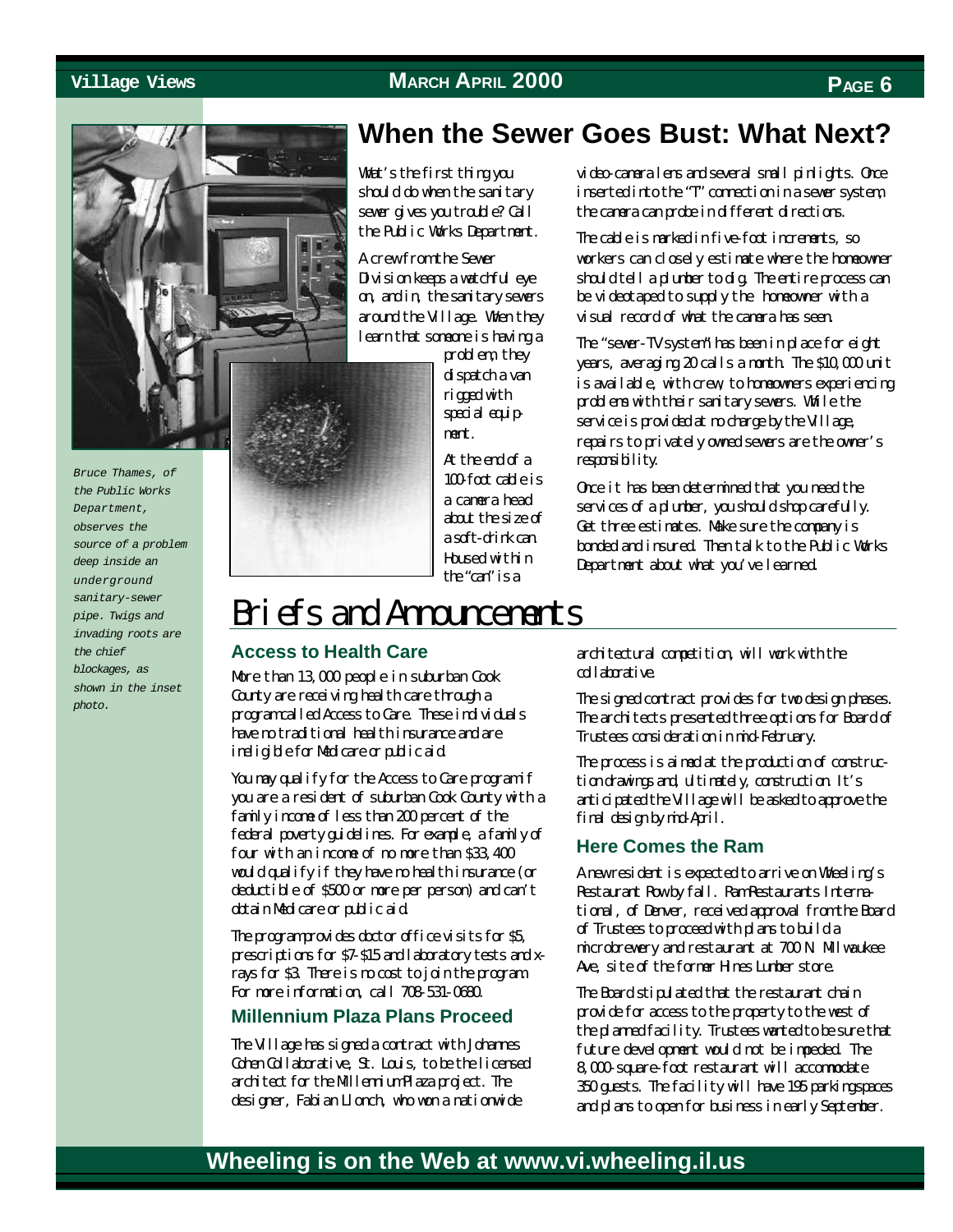#### **Village Views PAGE 7 MARCH/APRIL 2000**

### **Community [Calendar](http://wheelingil.gov/Community/Calendar.htm)**

*Residents are invited to attend public meetings of the following Village boards and commissions . Most meet in the Village Hall Council Chambers (unless otherwise noted).*

*Village Board — Mondays, 7:30 p.m.*

*Plan Commission — Second and fourth Thursdays of the month, 7 p.m.*

*Board of Health - Fourth Tuesday, every other month, 7 p.m.*

*Human Rights Commission — Third Tuesday of the month, Village Hall lunch room, 7:15 p.m.*

*Zoning Board of Appeals — Second Tuesday of the month, 7:30 p.m, south half of Village Hall lunch room.*

*Senior Citizens Commission — Third Monday of the month, Pavilion Senior Center, 10 a.m.*

*Fire and Police Commission — Third Tuesday of the month, Fire Department Conference Room, 7 p.m.*

*Palwaukee Airport Commission — Third Wednesday of the month, Committee of the Whole meeting, 7 p.m., regular meeting, 8 p.m., Airport offices, 1020 South Plant Rd.*

*Economic Development Commission— First Tuesday of each month, 8 a.m. , south half of Village Hall lunch room.*

*Board of Ethics — Third Thursday of the month in January, April, July and October, 7 p.m., south half of Village Hall lunch room.*

*Special Events Committee — Second Tuesday of each month, 7:30 p.m., south half of Village Hall lunch room.*

#### **March**

**8** — Blood Drive, 2:30-8:30 p.m., Fire Station, Village Hall

**18** — Collection of yard waste resumes for the season.

#### **April**

**1-30** — Chicago Earth Month 2000

**22** — Earth Day 2000

**28** — Arbor Day

**29** — Computer & Electronics Recycling Event, 8:30 a.m. - 4 p.m., Motorola, 1501 West Shure Drive, Arlington Heights

*Give the "gift of life" when the Village sponsors its blood drive, Wednesday, March 8, 2:30-8:30 p.m. at the Fire Station, Village Hall.*

### **Hotline Established**

As part of its ongoing beautification effort, the Village has established a telephone hotline for residents who want to contact staff about uncorrected safety and appearance problems. **Call 459-COD<sup>E</sup>**

Call 459-CODE. All calls will be received by voice mail, reviewed and referred to the appropriate department. Callers do not have to leave their names. The Village has responded to a number of requests that have helped our code enforcement efforts.

# **SPEAK OUT**

Communicate with Wheeling elected officials and administrators. Your advice, suggestions, questions and opinions are appreciated and **will receive response.** Please complete this form, detach and return to: Village Manager, Village of Wheeling, 255 W. Dundee Road, Wheeling, IL 60090. ----Email feedback via the website by

clicking on the blue box to the right.

| <b>Name</b><br><u>experimental product</u> and the contract of the contract of the contract of the contract of the contract of the con | Phone |  |
|----------------------------------------------------------------------------------------------------------------------------------------|-------|--|
| Address <b>Address</b>                                                                                                                 |       |  |
| Comment                                                                                                                                |       |  |
|                                                                                                                                        |       |  |
|                                                                                                                                        |       |  |
|                                                                                                                                        |       |  |
|                                                                                                                                        |       |  |